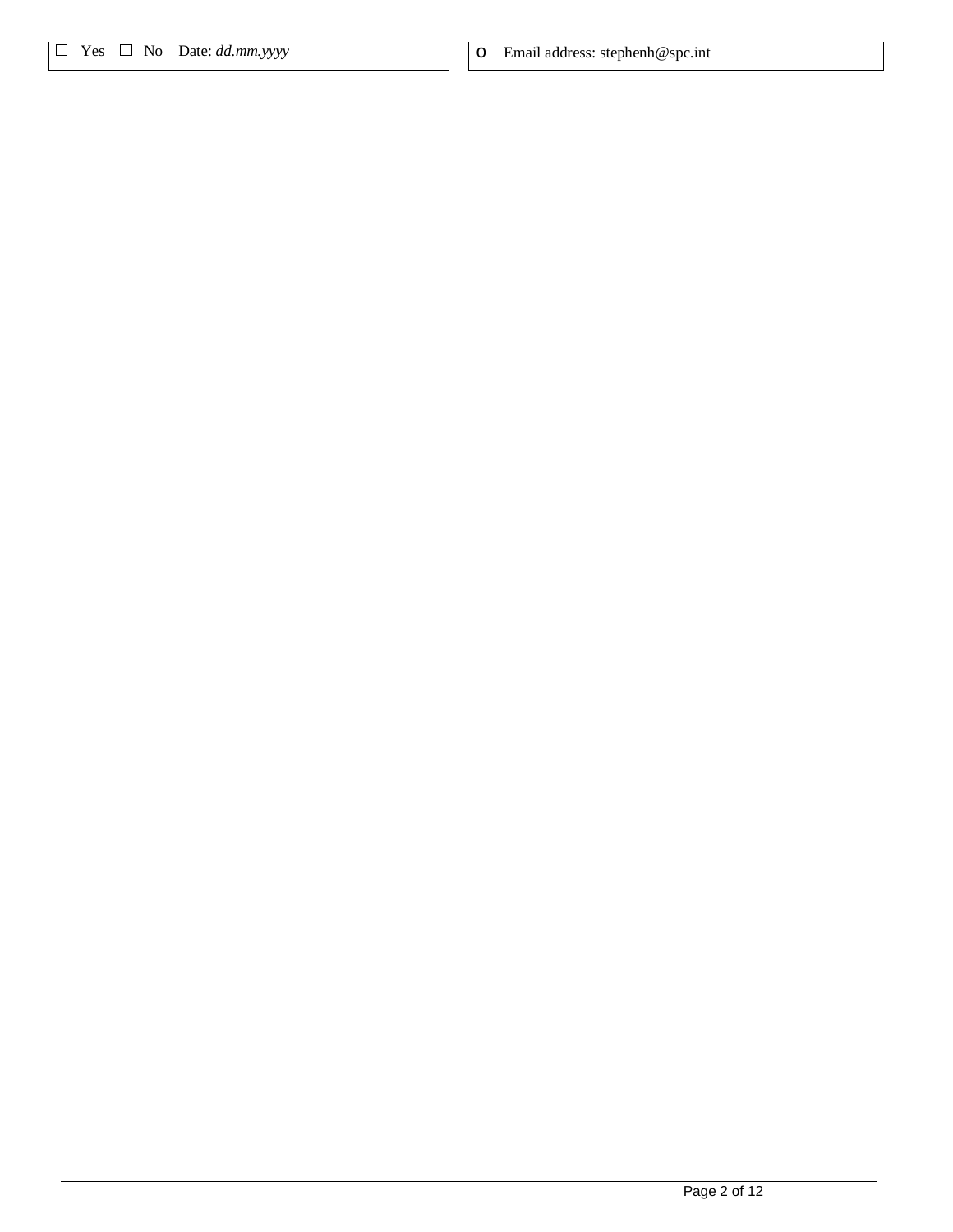# (DELETE BEFORE SUBMISSION)

# **Guidelines:**

The Final Programme Report template is based on the UNDG 2003 template, which is currently under review and is in line with the UNDG Results Based Management Handbook (October 2011). The Final Programme Report should be provided after the completion of the activities in the approved programmatic document and provide information on the overall results of the programme including the final year of the activities.

Building on continued efforts made in the UN system to produce results-based reports, the report should demonstrate how the outputs collectively **contributed to the achievement of the agreed upon outcomes** of the applicable Strategic (UN) Planning Framework guiding the operations of the Fund.

In support of the individual programme reports, please attach any additional relevant information and photographs, assessments, evaluations and studies undertaken or published.

Where available, the information contained in the Programme Summaries, Quarterly and/or Semi-Annual Updates and Annual Progress Reports prepared by the Participating Organizations may be useful in the preparation of the Final Narrative Programme Report. These Summaries, Updates and Reports where applicable, are available in the respective Fund sections of the MPTF Office GATEWAY (http://mptf.undp.org/).

#### **Formatting Instructions:**

- The report should be between 10-15 pages. Include a list of the main abbreviations and acronyms that are used in the report.
- Number all pages, sections and paragraphs as indicated below.
- Format the entire document using the following font: 12point Times New Roman and do not use colours.
- The report should be submitted in one single Word or PDF file.
- Annexes can be added to the report but need to be clearly referenced, using footnotes or endnotes within the body of the narrative.
- Do not change the Names and Numbers of the Sections below.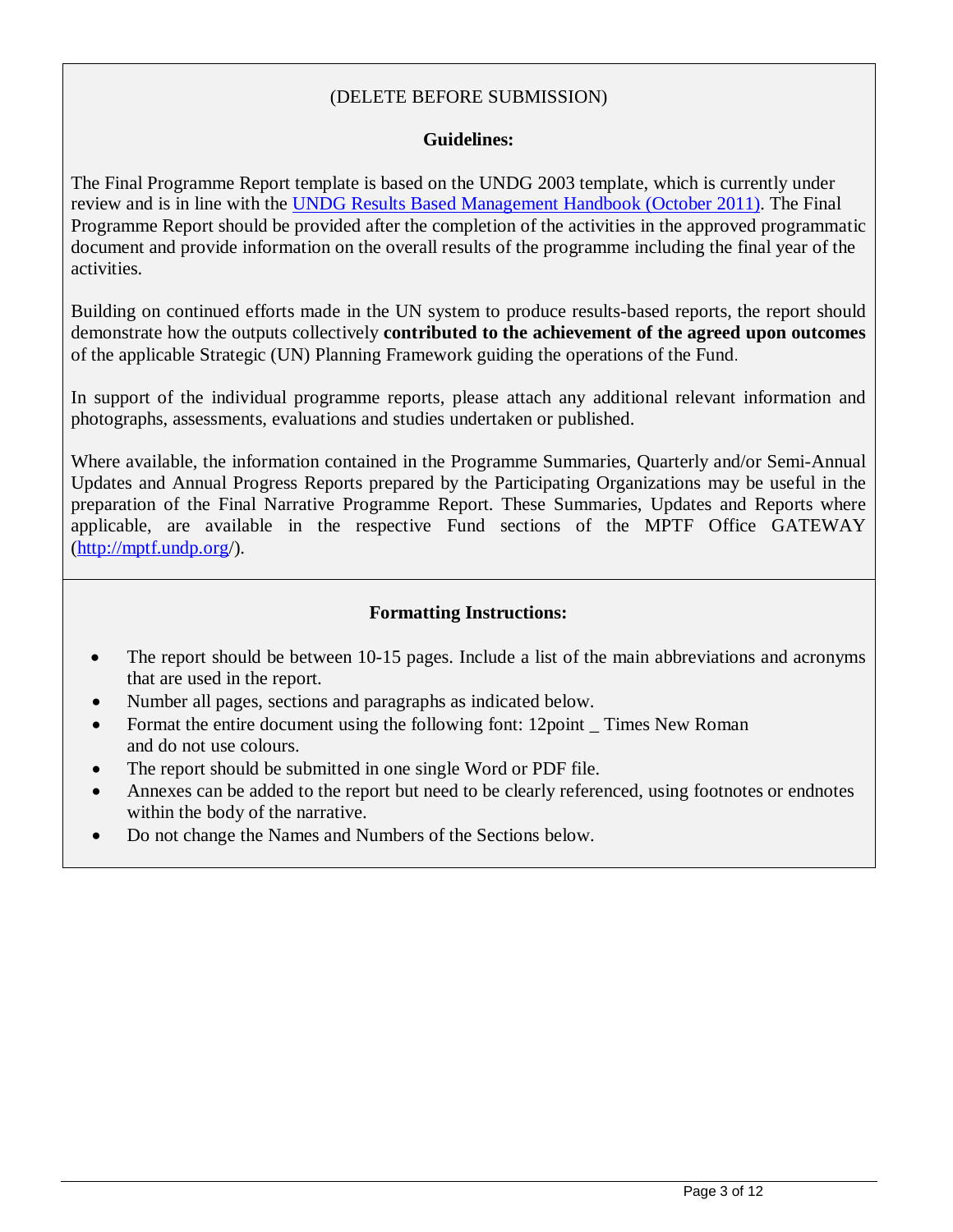# **EXECUTIVE SUMMARY**

 $\bullet$  In  $\frac{1}{2}$  to 1 page, summarise the most important achievements of Programme during the reporting period and key elements from your detailed report below. Highlight in the summary, the elements of the main report that you consider to be the most critical to be included in the MPTF Office Consolidated Annual Report.

# **I. Purpose**

- Provide a brief introduction to the programme/ project *(one paragraph)*.
- Provide the main objectives and expected outcomes of the programme in relation to the appropriate **Strategic UN Planning Framework (e.g. UNDAF) and project document (if applicable) or Annual Work Plans (AWPs) over the duration of the project**.
- Promotions of linkages in the tourism and other local markets and agriculture productive sectors seems to offer the best opportunities for inclusive economic growth in several PICs that will help create economic opportunities; build resilience in rural communities; and improve sustainable development in both sectors. Though agriculture remains for most PICs population the main source of livelihood, its contribution to economic value added chain has generally declined over the last decade, whereas the tourism sector has seen significant growth. Reinforcing linkages and developing synergies between tourism and agriculture should help to achieve the objectives of sustained and equitable growth.
- Investing in organic agriculture could increase PICs food self-reliance and therefore, contribute to reducing the trend of dependency on food imports, as well as improving nutrition. Worldwide, organic agriculture is growing and the increasing consumer demand for organic commodities provides a viable opportunity for PICs farmers and processors to benefit from this growing international market. Traditional farming practices in Fiji are very much in line with organic agriculture practices and many communities still have agriculture systems based on "age-old" practices. These methods ensure environmental integrity and for this products to be exportable as "organic" they have to be certified. Organic agriculture provides important opportunities for PICs to export to niche markets a number of high-value, low volume crops, allowing them to enhance economic sustainability.
- Innovative and South-South Cooperation: A South-South Cooperation approach is a component of the JP implementation and the programme hopes to benefit from the global perspective of UN agencies, and access to best practices and lessons learned available through UN networks.
- Partnerships: The JP combines the different strengths and technical capacities of the UN agencies in Fiji to deliver as 'One-UN'. Partnering UN agencies include UNDP and IFAD.
- The Fiji has seen the growth of the Organic Industry in the last 10 years. This growth has mainly been driven by the private Sector, Non-Governmental Organizations and Social Enterprises. The recently completed first phase of the Engaging Youth in Organic Farming if Fiji a Farm to Table approach project built momentum and created demand in the public and private sectors for a national policy. In order to continue this development with Government involvement and support the 2 line Ministries of Government through the Ministries of Agriculture (MOA) and Ministry of Industry Trade and Tourism (MITT) have requested that a National Organic Policy be developed. As part of POETCom's work the Pacific Organic Policy Tool Kit has been developed for just such a request.
	- The purpose of the project is to through a consultative process and utilizing the Pacific Organic Policy Tool Kit and experiences from Vanuatu in using the toolkit to develop the a national policy, develop a final draft of a National Organic Policy for Fiji and a communications campaign to further promote organics.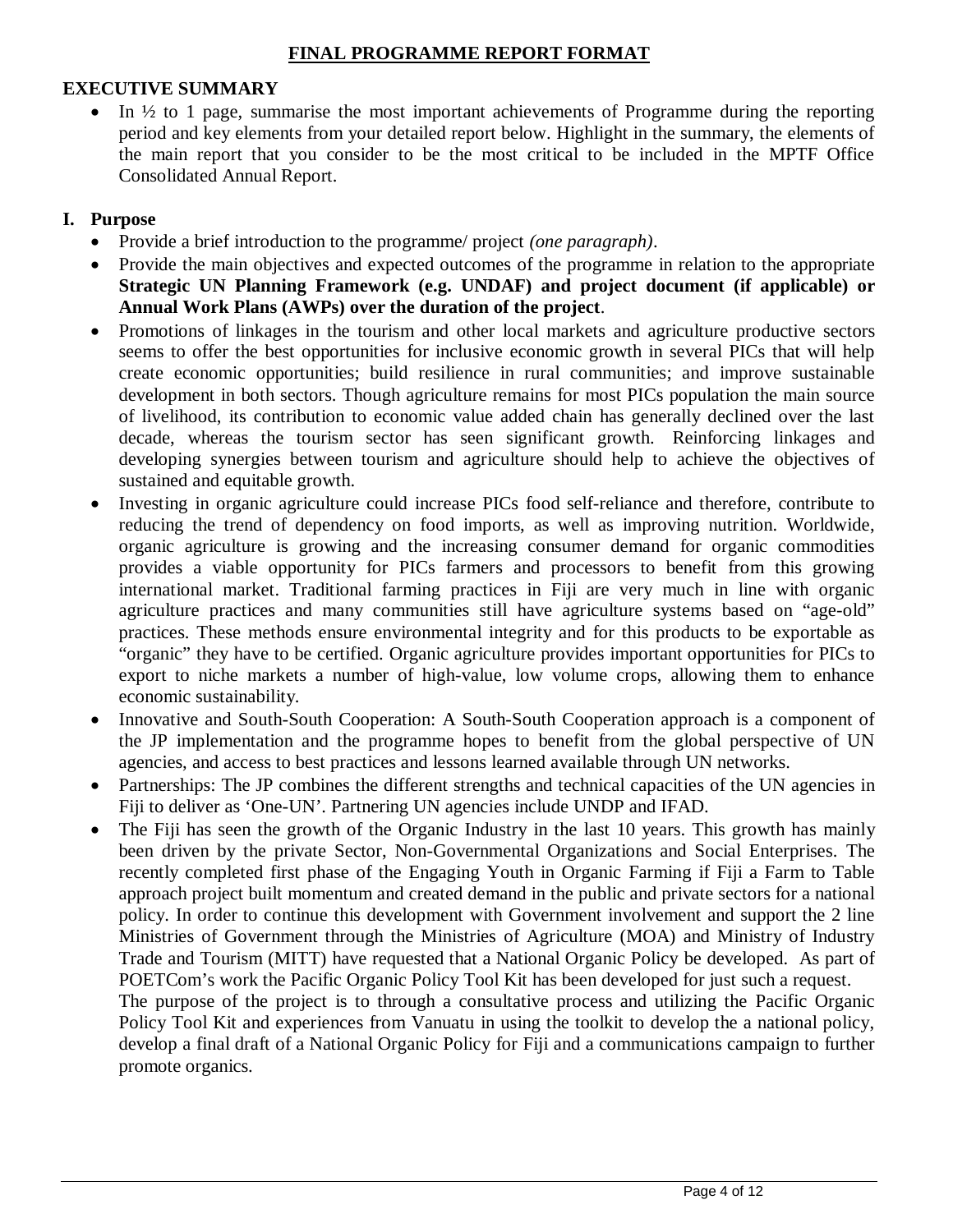# **II. Assessment of Programme Results**

 This section is the **most important in the Report** and particular attention should be given to reporting on **results / and changes** that have taken place rather than on activities. It has three parts to help capture this information in different ways (i. Narrative section; ii. Indicator based performance assessment; iii. Evaluation & Lessons learned; and iv. A specific story).

#### **i) Narrative reporting on results:**

From January to December 2013, respond to the guiding questions, indicated below to provide a narrative summary of the results achieved. The aim here is to tell the **story of change** that your Programme has achieved over its entire duration. Make reference to the implementation mechanism utilized and key partnerships.

- **Outcomes:** Outcomes are the strategic, higher level of change that your Programme is aiming to contribute towards. Provide a summary of progress made by the Programme in relation to **planned outcomes from the Project Document / AWPs,** with reference to the relevant indicator(s) in these documents. Describe if final targets were achieved, or explain any variance in achieved versus planned results. Explain the overall contribution of the programme to the Strategy Planning Framework or other strategic documents as relevant, e.g.: MDGs, National Priorities, UNDAF outcomes, etc . Explain who the main beneficiaries were. Highlight any institutional and/ or behavioural changes amongst beneficiaries at the outcome level.
	- i. Gender Equality/Women Empowerment

The first phase of the project identified that women are active participants in the organic supply chain process and quite vigilant in harvesting and preparation of their produce to be sold through this process. Organic produce were either harvested from the organic farms or even from the wild and proceeds from these sales are deposited directly to their bank accounts.

As indirect beneficiaries of the project, these women were thankful of the opportunities provided to them especially through the supply chain process. They are saving on transportation costs, market time and other unnecessary spending normally incurred during their market days. Money earned through the supply chain are directed to education expenses and daily livelihood for their families, all indicating economic empowerment of these women.

The second phase of policy development demonstrated the increased empowerment and agency of these women to participate in policy discourse. Typically in Fiji at meetings and workshops regarding agricultural policy very few women participate, and recent figures announced at COP 24 by the Ministry of Agriculture claimed only 4% of Fiji's farmers are women and yet at the Organic Policy stakeholders workshop 50% of participants were women engaged in organic agriculture. The Fijian organic farmer representative at the Climate Change Conference, COP24 in Katowice Poland, was also a woman. In her presentations she highlights the importance of policy and institutional support but also how as a woman and the constraints she faced within the social constructs she had been able to influence and engage in these processes in her island in Fiji.

# ii. Engagement in Public-Private Partnerships

The first phase resulted in the Foundation for Rural Integrated Enterprises & Development (FRIEND) Fiji opening an organic restaurant. Tukuni is a local organic restaurant involving a farm to table approach. It also serves as a positive sign to farmers that there is a market for their organic produce and through this restaurant venture, farm produce can be now directed to the restaurant table. This example is being seriously examined by the Pacific Islands, with entrepreneurs in the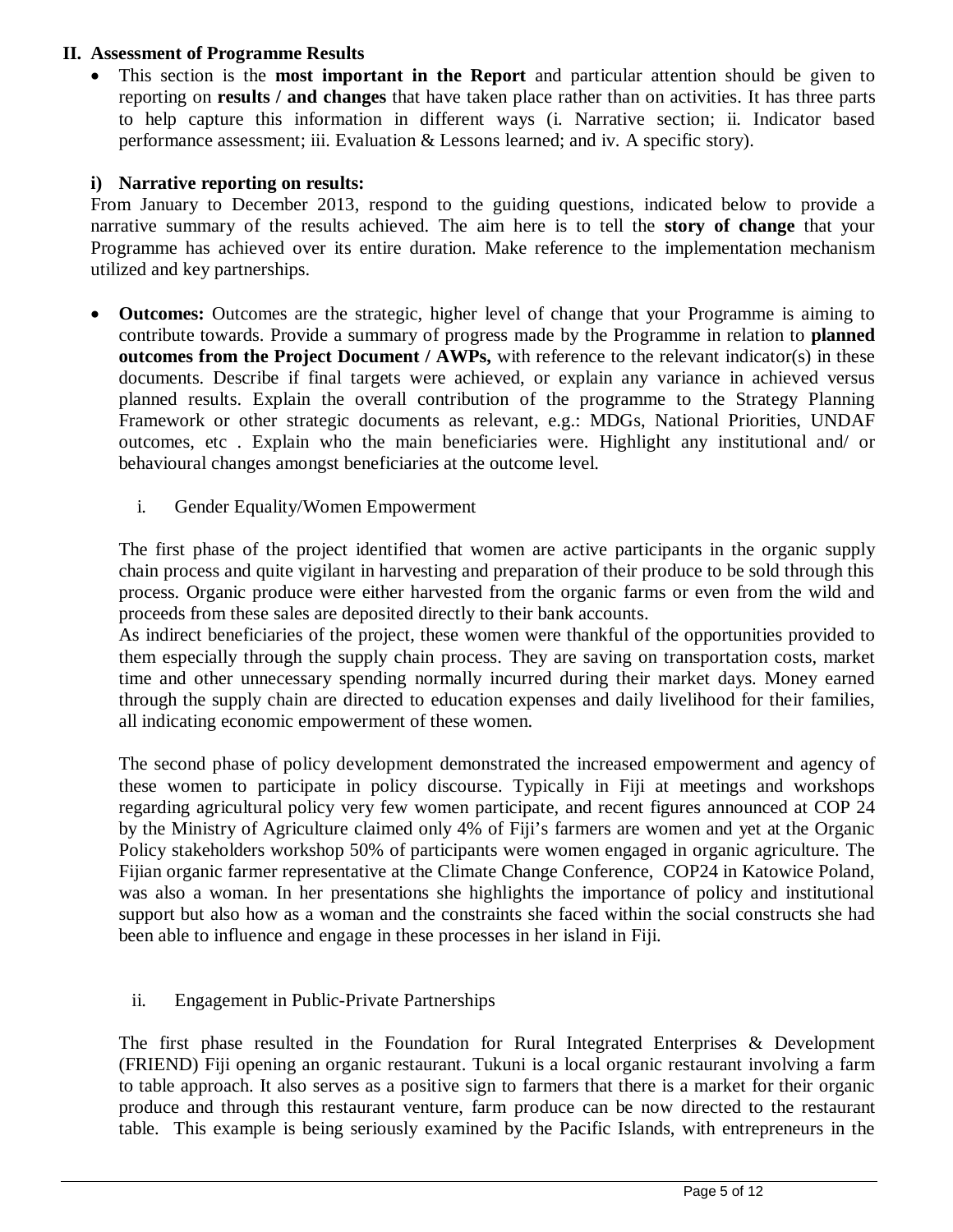organic sector in Niue seeking advice and technical assistance to look at feasibility of a similarly themed restaurant and supply model in Niue.

The policy development phase saw concrete links start to build around the policy development between the public and private sectors. The stakeholder workshop engaged organic farmers, processors and the tourism sector, but also the Ministries of: Agriculture; Departments of Lands; MITT; Women, Ministry of Children and Poverty Alleviation; iTaukei Affairs Health; Forestry; and the Biosecurity Authority. The demonstration of willingness to partner between the public and private sector was evident. Especially in such a unique situation where the private sector is leading the policy development process.

### iii. Strengthened Policy Environment and coordination

The new level of collaboration and cooperation between Government and industry was evident resulting and a draft policy that will further strengthen the relationship and future outcomes. Stakeholders also agreed to establish a Fiji Organic Representative body with interim office bearers and committee members appointed. This is a critical development for ongoing engagement of the organic sector with the public sector. This body will also ensure ongoing promotion of organics based on the communications plan developed through the project. The importance of a strong policy and enabling environment was highlighted during a side event in the Koronivia Pacific Pavilion at the COP 24 hosted by SPC/ POETCom. A Fijian Organic farmer spoke about how supportive environments from traditional leadership through to Government support, technical and policy wise, was essential for organic development and discussed the case of her island which is now fully organic.

 **Outputs:** Outputs are the more immediate results that your Programme is responsible for achieving. Report on the key outputs achieved over the duration of the Programme , in relation to **planned outputs from the Project Document / AWPs,** with reference to the relevant indicator(s) in these documents. Describe if final targets were achieved, or explain any variance in achieved versus planned results. If possible, include the number of beneficiaries. Report on how achieved outputs have contributed to the achievement of the outcomes and explain any variance in actual versus planned contributions to the outcomes.

*Outputs for the project build on phase one Output 3 Information and knowledge management:* To ascertain information and communication needs of youth interested in engaging in organic agriculture.

#### Activity 3.1.1: -Development of the Organic Policy

3 key activities resulted in the draft Fiji National Organic Policy. A baseline study under taken through phase one of the project; consultant consultations with key stakeholders including a workshop for Government stakeholders to catch them up on the organic sector in Fiji as it was largely driven by the private sector to this point; and a broad stakeholder workshop which defined amongst other things:

- Developing a Shared Vision of the Fiji Organic Food and Agriculture Sector which incorporated the following considerations:
	- o Scale of organic farming/shift to organic production
	- o Characteristics for the organic sector
	- o Potential impacts on health, economy, and education
	- o Sustainability
	- o Food security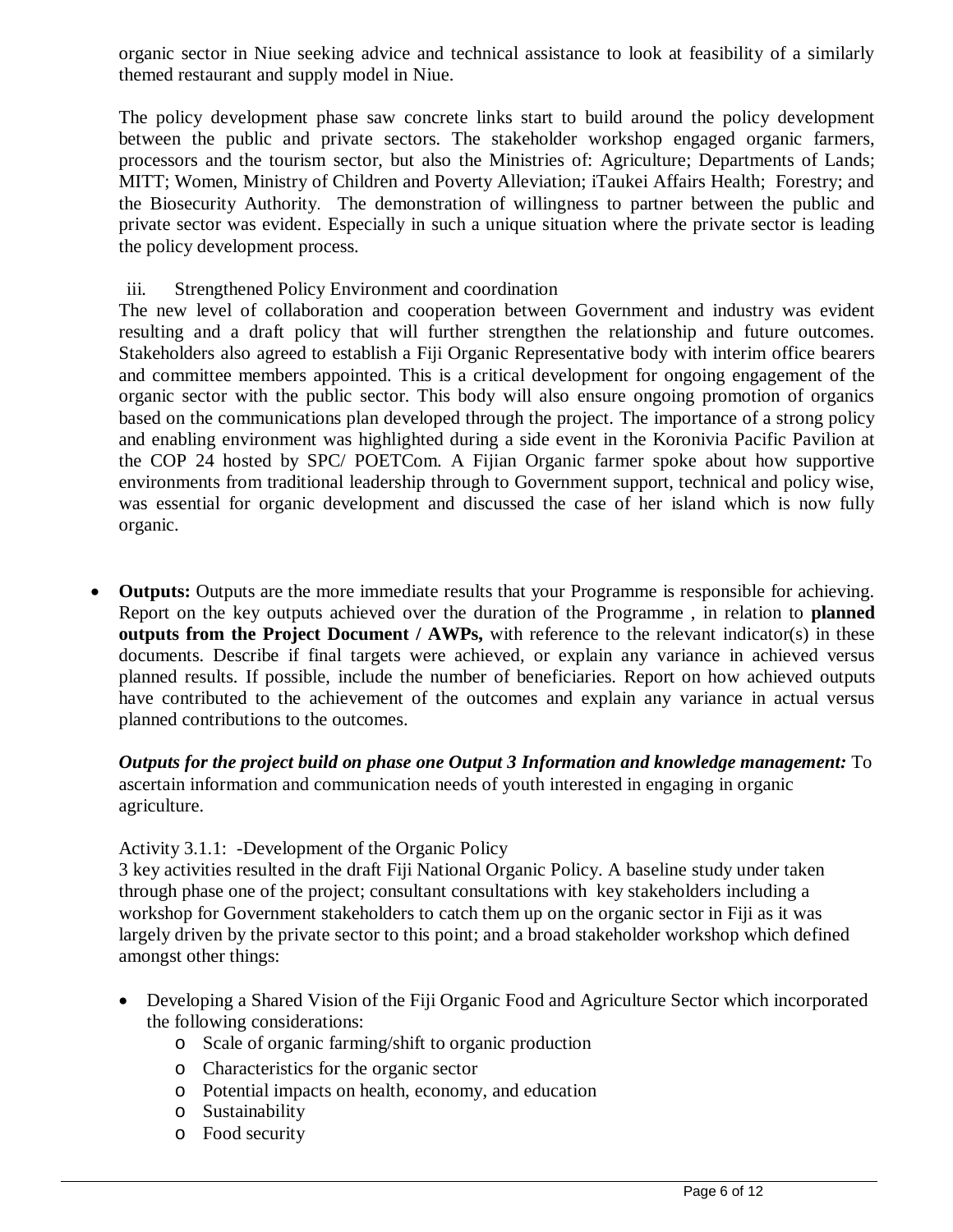- A strategic analysis of the sector including a SWOT
- Identification of appropriate push and pull policies for developing the sector
- Development/agreement of policy objectives

The consultant in collaboration with the newly appointed interim officers of the Fiji Organic Representative Body finalized the draft which is now ready to be presented to the Ministry of Agriculture as the lead Ministry for agriculture policy.

Due to the very short time frame of the project, approximately 6 weeks including the Christmas and New Year holiday closures, it was not feasible to present the draft policy to Government or to take steps to seek official approvals and endorsement through the usual Cabinet processes.

#### Activity 3.1.2: - Printing of the Organic Policy

As the draft could not be officially endorsed within the time frame of the project layout and printing was not progressed.

Activity 3.1.3:- Launching of the Organic Policy Without official endorsement and adoption the Policy could not be launched

#### Activity 3.1.4 – Promotion of the Organic Policy

Supporting participation of a female Fijian organic farmer to participate in side events at COP 24 in Poland was a first step at promoting and socializing the importance of the policy not only in Fiji but across the region and wider. The representative was initially to speak at an event hosted by SPC/POETCom - SIDS Farmers Voices – a solution grown from tradition, which brought together farmers form the SIDS regions to share the impacts of climate on their farming and what they were doing to address this through organics. The Fiji representative spoke about the building institutional support for organic conversion being critical from the traditional leadership but also the need for policy to support and enable this. She also provided a gender focus by highlighting how traditional structures can be limiting to directly voicing issues but how she was able to then utilize her traditional roles and her experience and knowledge in organics to influence local policy. While in Poland she was then asked to participate in a side event panel discussion hosted by Governments of Australia, New Zealand and the International Fund for Agriculture Development (IFAD) where she had a stronger focus on the role of policy.

The communication strategy for the Policy and organic sector has been complete and is being rolled out over the next 12 months through the Fiji Organic Representative Body and FRIEND. This is being over seen by the interim officers and committee of the Fiji Organic Representative Body. The campaign not only promotes organics to consumers but is building a wide support base for the policy which will also assist its passage through formal Government processes.

The promotion strategy includes furthering the consultative process for strategy adoption. One to one meetings with key Ministries and officials will be undertaken and the draft will be circulated for public comment. This is based on the best practice for this type of public consultation on the development of standards as outlined in the ISEAL Alliance Code of Practice https://www.isealalliance.org/sites/default/files/resource/2017-

11/ISEAL\_Standard\_Setting\_Code\_v6\_Dec\_2014.pdf see clause 5.4 public consultation. This suggests a timing of 60 days for preliminary comment submission by stakeholders – and a further 30 day period for a second round. While this project is the development of a policy not a standard, this is a useful guide and will be amended as required by Fiji Government protocols.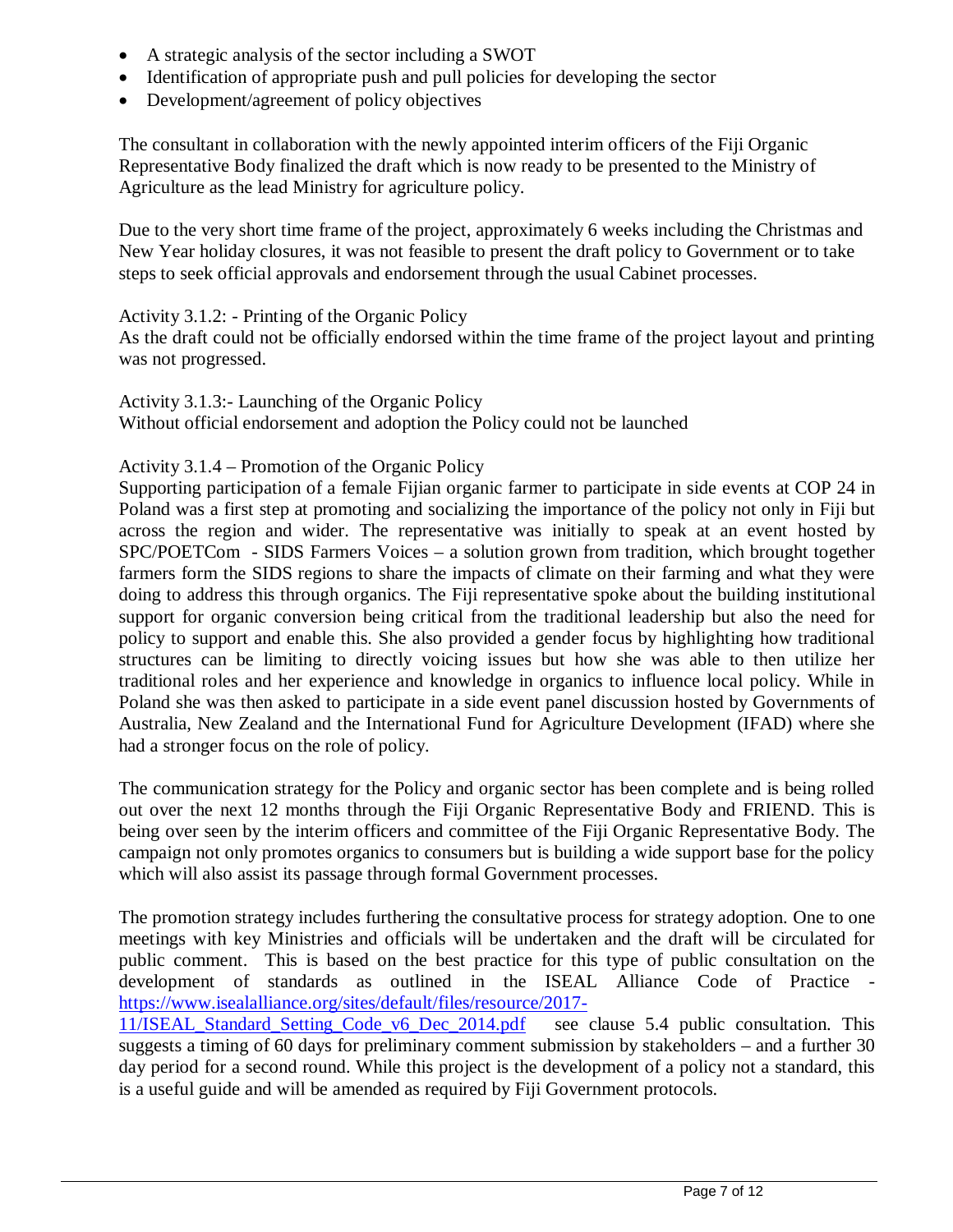**Qualitative assessment:** Provide a qualitative assessment of the level of overall achievement of the Programme. Highlight key partnerships and explain how such relationships impacted on the achievement of results. Explain cross-cutting issues pertinent to the results being reported on. Has the funding provided by the MPTF/JP to the programme been catalytic in attracting funding or other resources from other donors? If so, please elaborate. For Joint Programmes, highlight how UN coordination has been affected in support of achievement of results.

Given the incredibly short time frame of 6 weeks and the fact that 2 weeks of the contract time was largely public holidays and/or SPC and Government end of year shut down period in Fiji results of the programme are excellent.

The relationships and partnerships FRIEND and POETCom have at National level in Fiji ensured not only engagement of the main line ministries involved in such a policy (agriculture and trade) but also periphery ministries such as health, education, ITaukei affairs etc.

While activities depending on Government approval processes could not be completed under these conditions the main output of a draft organic policy is completed and ready to be taken forward by the new Fiji Organic Representative body. The partnership with FRIEND was critical to achieving success and they showed great flexibility and adaptability in meeting the very short deadlines required of phase 2 of this project.

Phase 2 of the project called on learning and experience from the organic policy development process in Vanuatu which was supported by UNDP and the Government of Vanuatu and utilized tools developed through aligned EU supported projects (PAPP).

Interest in organic policy has extended to other partners. SPC has negotiated with the University of the Sunshine Coast and ACIAR a Small Research Activity (SRA) entitled *Policy Drivers for Public-Private Partnerships in Pacific Organics: Improving Extension Policy through an Evidence-based approach .* Due to be signed in January, this small grant valued at 100,000AUD will document case studies in Vanuatu and Fiji and support some ongoing consultations to support policy adoption and implementation.

A concept note is also under way for a GCF SAP to prove concept of large scale conversion of commercial farmers in the Pacific to organic regenerative agriculture. This is as a result of commercial farmers learning of the impacts of this and other organic work through the COP 24 awareness raising and information materials developed through phase one of this project.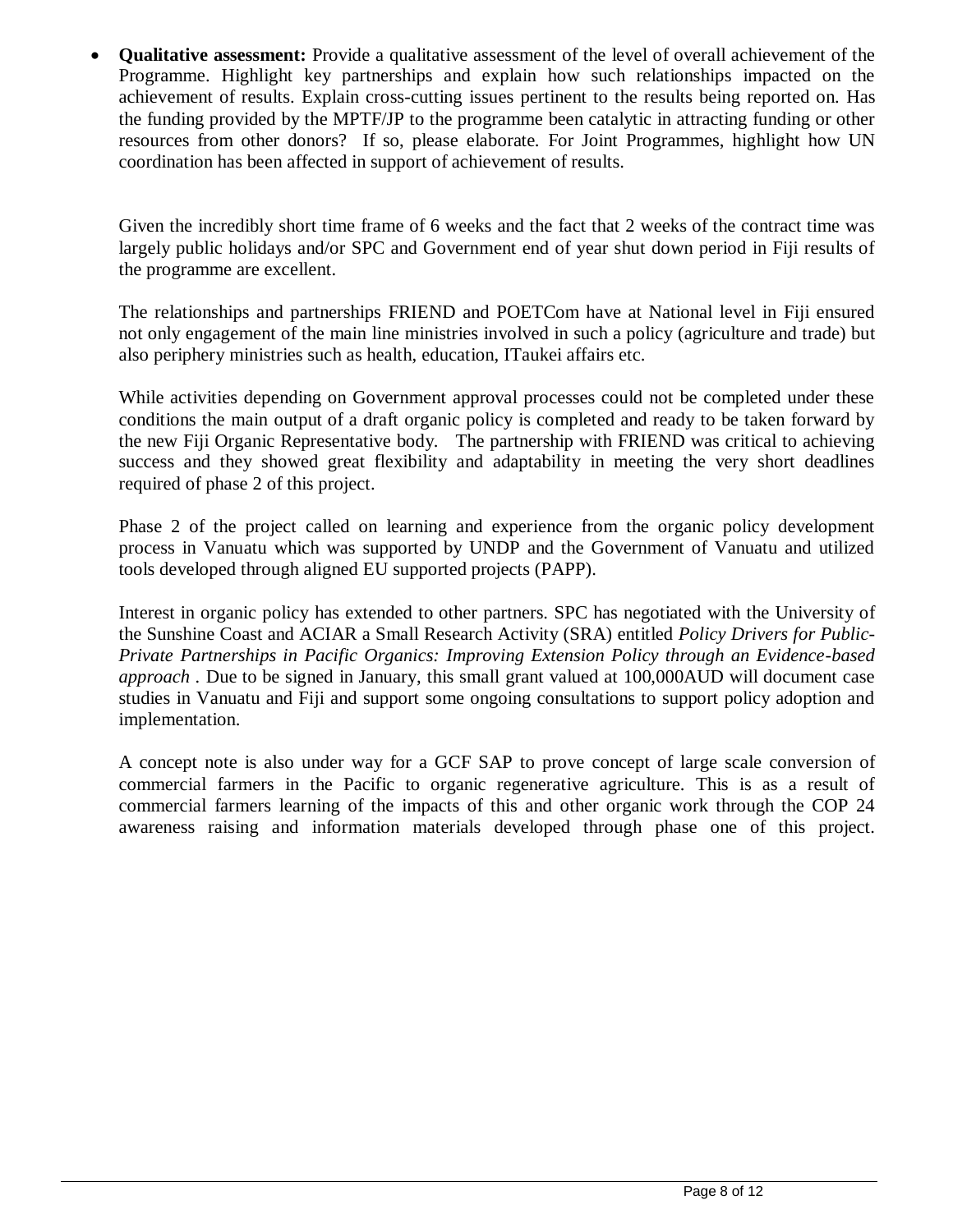Using the **Programme Results Framework from the Project Document / AWPs** - provide details of the achievement of indicators at both the output and outcome level in the table below. Where it has not been possible to collect data on indicators, clear explanation should be given explaining why.

|                                                                                                                                                                                                                                                                                                                       | <b>Achieved Indicator Targets</b>                                                  | <b>Reasons for Variance with Planned</b><br>Target (if any)                                                                                              | <b>Source of Verification</b>       |
|-----------------------------------------------------------------------------------------------------------------------------------------------------------------------------------------------------------------------------------------------------------------------------------------------------------------------|------------------------------------------------------------------------------------|----------------------------------------------------------------------------------------------------------------------------------------------------------|-------------------------------------|
| Outcome 3 <sup>9</sup><br>To ascertain information and communication<br>needs of youth interested in engaging in organic<br>agriculture<br><b>Indicator:</b><br>1. No. of knowledge management products<br>developed.<br>Phase 1 Baseline: no products<br>Planned Target: at least 2 KM products will be<br>developed | 2 products developed<br>Target exceeded<br>Draft policy<br>Communications strategy | Additional activities from Phase 1<br>where target was already exceeded                                                                                  | Draft policy<br>Communications plan |
| <b>Output 3.1 INFORMATION AND</b><br><b>KNOWLEDGE MANAGEMENT</b><br>Activity 3.1.1<br>Development of the Organic Policy<br>Indicator 3.1.1 no indicator established<br><b>Baseline:</b> no policy in place<br>Planned Target: Organic Policy developed                                                                | Draft policy complete                                                              | No variance                                                                                                                                              | Draft policy document               |
| Activity 3.1.2<br>Printing of the Organic Policy<br>Indicator 3.1.2 no indicator established<br><b>Baseline:</b> no policy in existence<br>Planned Target: published policy                                                                                                                                           | Not complete                                                                       | Can't be printed until endorsed by<br>Government through official cabinet<br>process – there was insufficient time<br>for this in the project time frame |                                     |
| Activity 3.1.3<br>Launching of the Organic Policy<br>Indicator 3.1.3 no indicator established<br><b>Baseline:</b> no policy in existence<br><b>Planned Target: Policy launched</b>                                                                                                                                    | Not complete                                                                       | Can't be printed until endorsed by<br>Government through official cabinet<br>process – there was insufficient time<br>for this in the project time frame |                                     |

 $\overline{a}$ 

<sup>9</sup> Note: Outcomes, outputs, indicators and targets should be **as outlines in the Project Document** so that you report on your **actual achievements against planned targets**. Add rows as required for Outcome 2, 3 etc.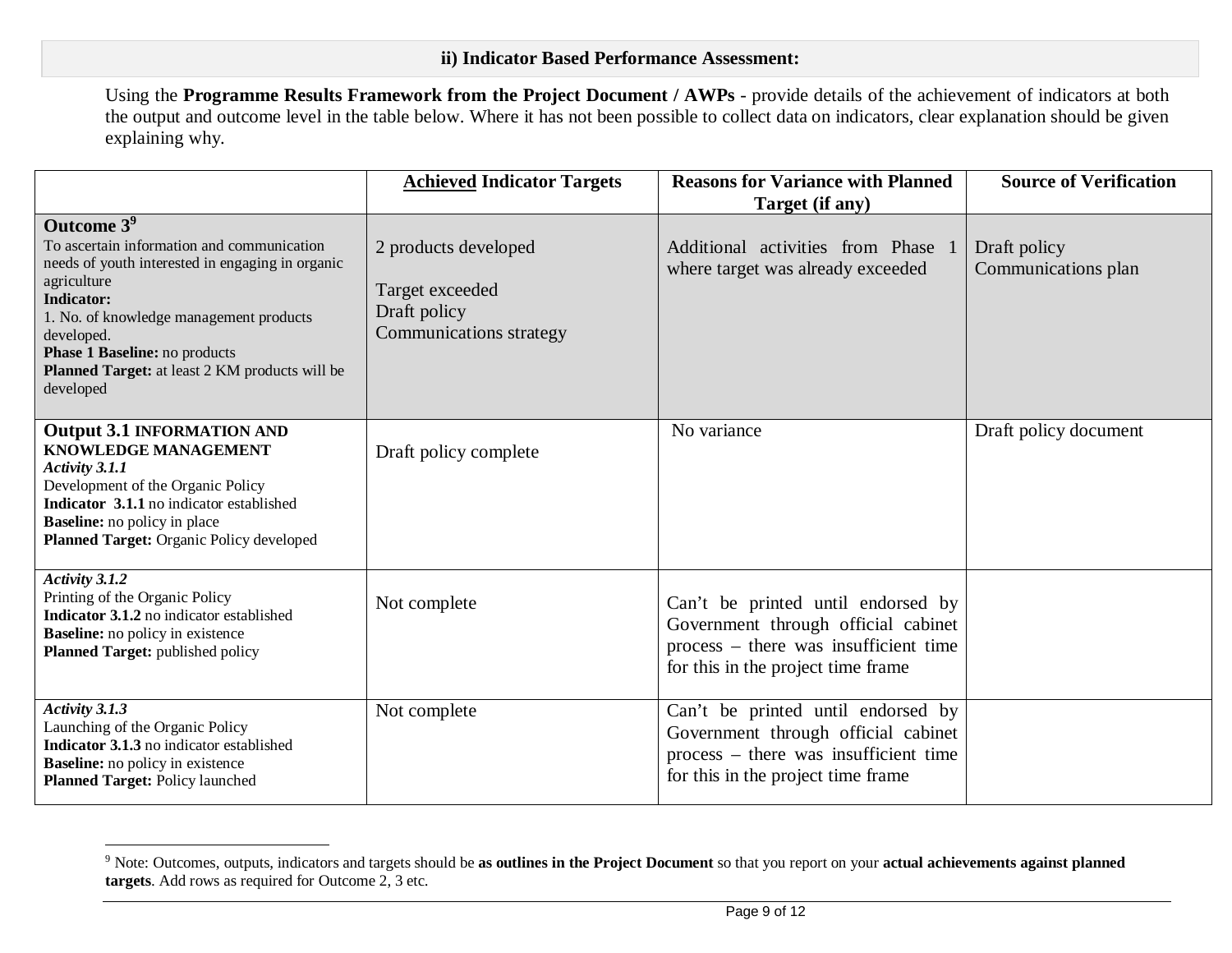| <b>Activity 3.1.4</b>                                                                                      |                |          |       | No variance | Communications strategy |
|------------------------------------------------------------------------------------------------------------|----------------|----------|-------|-------------|-------------------------|
| Promotion of the Organic Policy                                                                            | Communications | strategy | being |             |                         |
| <b>Indicator 1.1.4</b> no indicator established<br><b>Baseline:</b> no promotion of organics and policy in | implemented    |          |       |             |                         |
| place                                                                                                      |                |          |       |             |                         |
| <b>Planned Target:</b> communications plan in place                                                        |                |          |       |             |                         |
|                                                                                                            |                |          |       |             |                         |
|                                                                                                            |                |          |       |             |                         |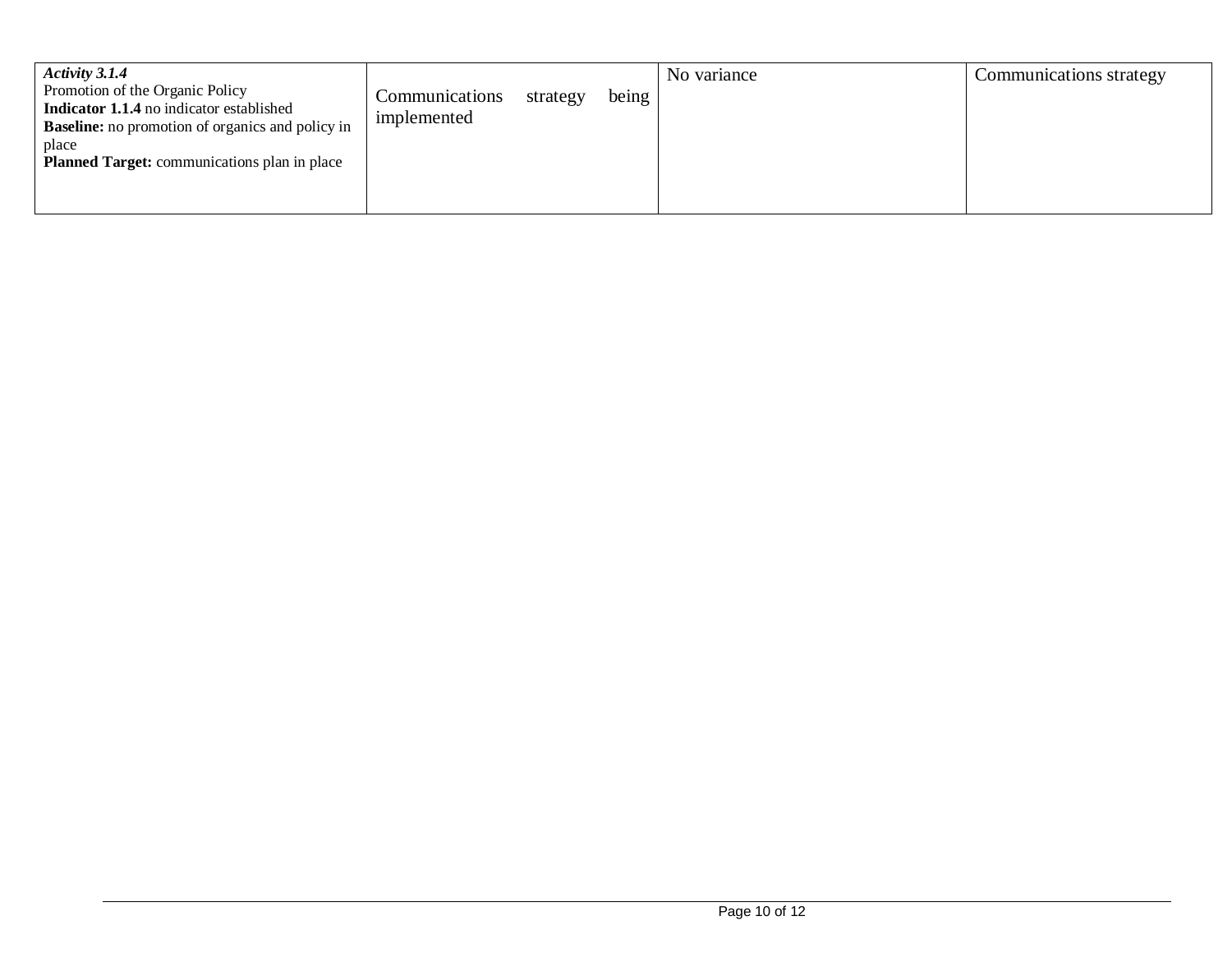# **iii) Evaluation, Best Practices and Lessons Learned**

- Report on any assessments, evaluations or studies undertaken relating to the programme and how they were used during implementation. Has there been a final project evaluation and what are the key findings? Provide reasons if no programme evaluation have been done yet?
- Explain challenges such as delays in programme implementation, and the nature of the constraints such as management arrangements, human resources etc. What actions were taken to mitigate these challenges? How did such challenges and actions impact on the overall achievement of results? Have any of the risks identified during the project design materialized or were there unidentified risks that came up?
- Report key lessons learned and best practices that would facilitate future programme design and implementation, including issues related to management arrangements, human resources, resources, etc. Please also include experiences of failure, which often are the richest source of lessons learned.

As part of phase one of the Farm to Table project a situational analysis of the organic sector in Fiji was completed. This provided the consultant and stakeholders an over view of the sector and existing policy framework. The analysis also provided the context of agricultural development in Fiji as a whole and was in important step in the policy development process.

There were no delays in project implementation but the timeframe of the project was too short to allow completion of all activities, this was compounded by the project running into the Christmas and New Year period which is a time of public office closure in the Pacific. This included closure of financial services of both SPC and UNDP which essentially further shortened the implementation period by 2 weeks.

The key lesson is to ensure adequate time for implementation. Policy development, especially carried out as uniquely as this process being driven by the sector with Government by-in and support having to be built through an inclusive process and ongoing sensitization takes time. Further valuable lessons will be able to be ascertained once the full process of sensitization and adoption through Government processes is complete. It is not usual that policies are developed from the grass roots up and this experience will provide valuable learning for organic and other policy processes across the Pacific once it has run its full course. The ACIAR project due to start in January will be able to help map and evaluate these learnings.

# **iv) A Specific Story (Optional)**

- This could be a success or human story. It does not have to be a success story often the most interesting and useful lessons learned are from experiences that have not worked. The point is to highlight a concrete example with a story that has been important to your Programme.
- $\bullet$  In ¼ to ½ a page, provide details on a specific achievement or lesson learned of the Programme. Attachment of supporting documents, including photos with captions, news items etc, is strongly encouraged. The MPTF Office will select stories and photos to feature in the Consolidated Annual Report, the GATEWAY and the MPTF Office Newsletter.

**Problem / Challenge faced:** Describe the specific problem or challenge faced by the subject of your story (this could be a problem experienced by an individual, community or government).

**Programme Interventions:** How was the problem or challenged addressed through the Programme interventions?